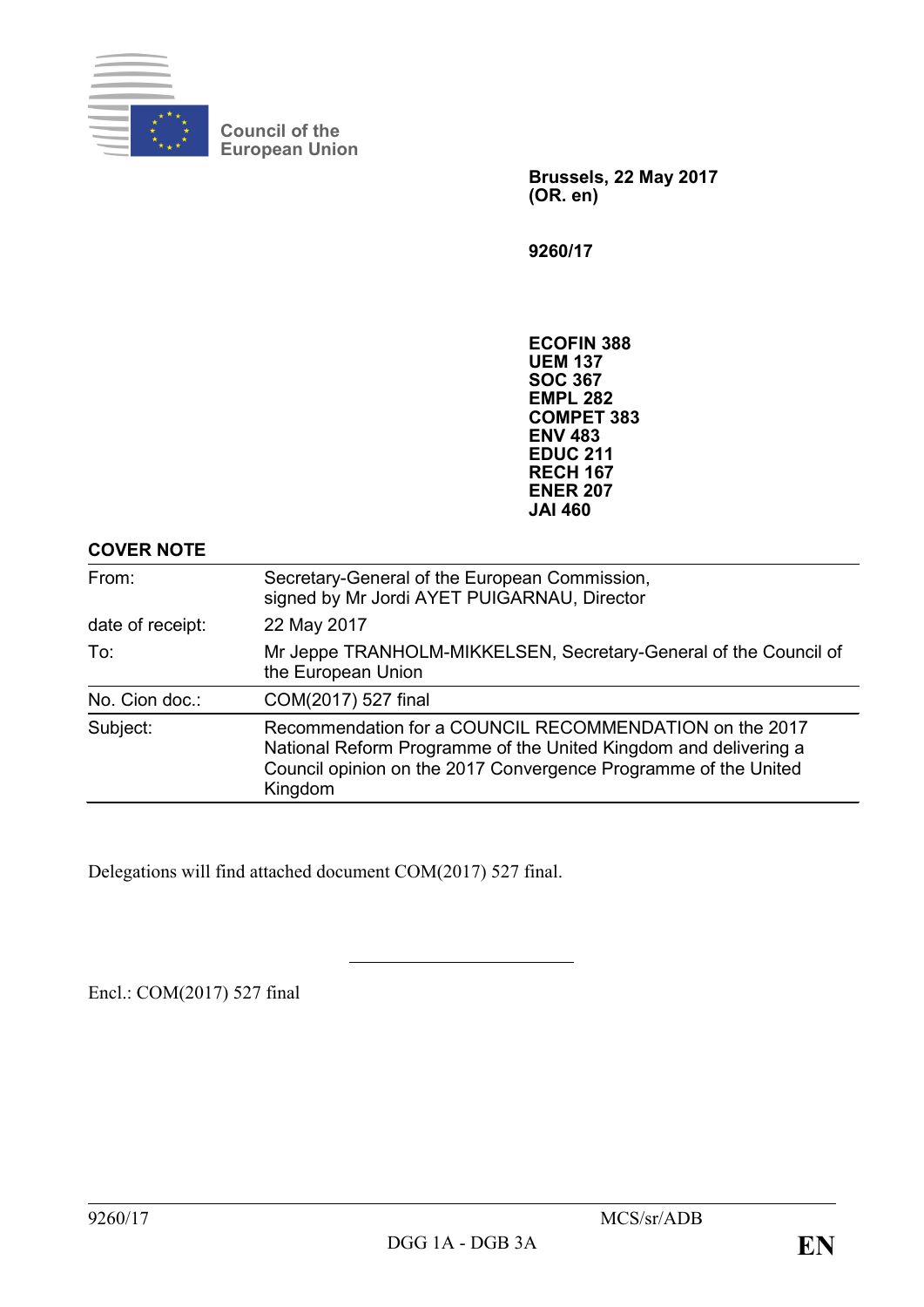

EUROPEAN **COMMISSION** 

> Brussels, 22.5.2017 COM(2017) 527 final

Recommendation for a

## **COUNCIL RECOMMENDATION**

# **on the 2017 National Reform Programme of the United Kingdom**

**and delivering a Council opinion on the 2017 Convergence Programme of the United Kingdom**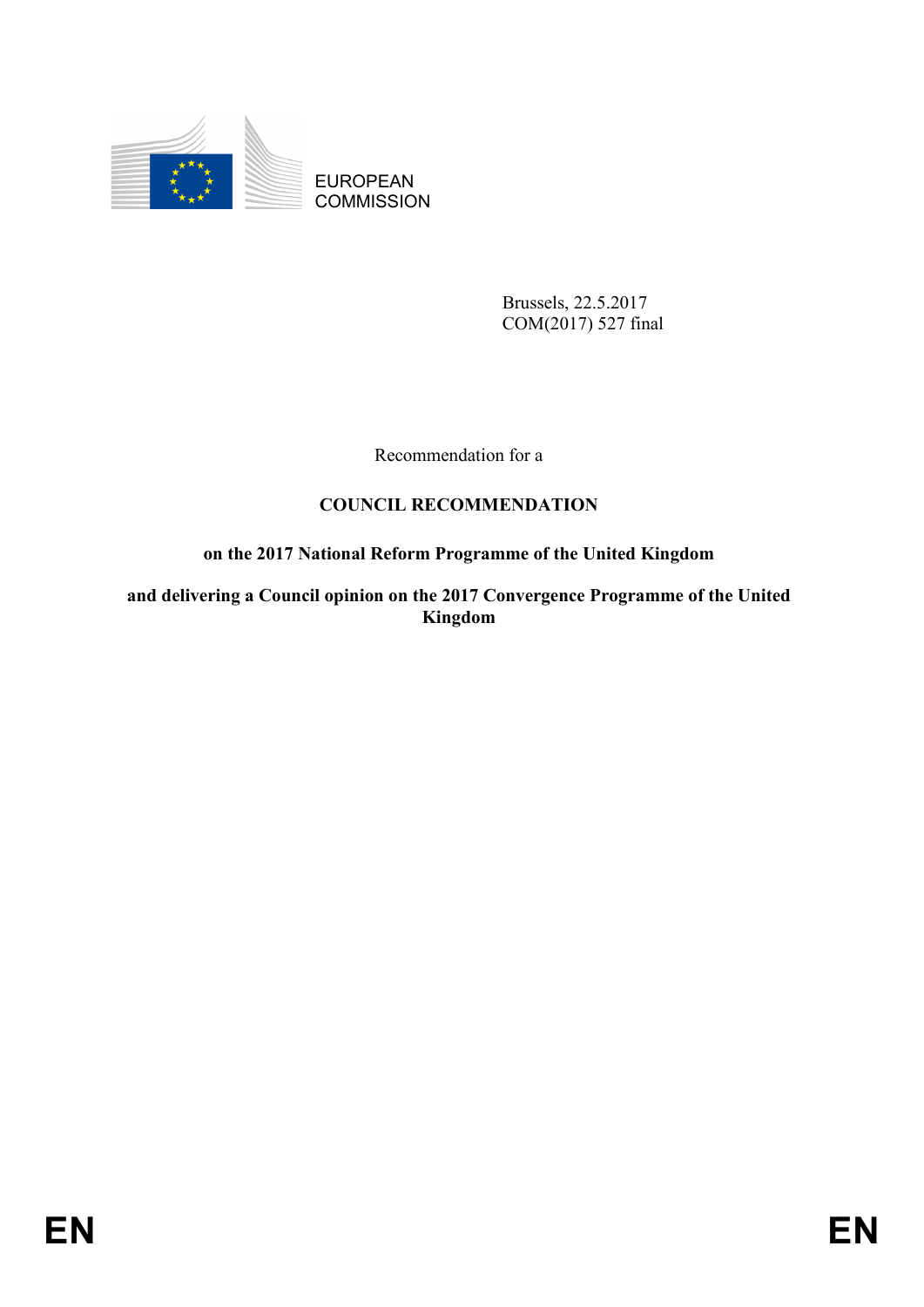Recommendation for a

### **COUNCIL RECOMMENDATION**

#### **on the 2017 National Reform Programme of the United Kingdom**

#### **and delivering a Council opinion on the 2017 Convergence Programme of the United Kingdom**

## THE COUNCIL OF THE EUROPEAN UNION,

Having regard to the Treaty on the Functioning of the European Union, and in particular Articles 121(2) and 148(4) thereof,

Having regard to Council Regulation (EC) No 1466/97 of 7 July 1997 on the strengthening of the surveillance of budgetary positions and the surveillance and coordination of economic policies, $\frac{1}{2}$  $\frac{1}{2}$  $\frac{1}{2}$  and in particular Article 9(2) thereof,

Having regard to the recommendation of the European Commission,<sup>[2](#page-2-1)</sup>

Having regard to the resolutions of the European Parliament,<sup>[3](#page-2-2)</sup>

Having regard to the conclusions of the European Council,

Having regard to the opinion of the Employment Committee,

Having regard to the opinion of the Economic and Financial Committee,

Having regard to the opinion of the Social Protection Committee,

Having regard to the opinion of the Economic Policy Committee,

Whereas:

(1) On 16 November 2016, the Commission adopted the Annual Growth Survey,[4](#page-2-3) marking the start of the 2017 European Semester of economic policy coordination. The priorities of the Annual Growth Survey were endorsed by the European Council on 9-10 March 2017. On 16 November 2016, on the basis of Regulation (EU) No  $1176/2011$ , the Commission adopted the Alert Mechanism Report,<sup>[5](#page-2-4)</sup> in which it

<span id="page-2-1"></span><span id="page-2-0"></span><sup>&</sup>lt;sup>1</sup> OJ L 209, 2.8.1997, p. 1.<br>
<sup>2</sup> COM(2017) 527 final.<br>
<sup>3</sup> P8\_ TA(2017)0038, P8\_ TA(2017)0039, and P8\_ TA(2017)0040.<br>
<sup>4</sup> COM(2016) 728 final.<br>
COM(2016) 728 final.

<span id="page-2-3"></span><span id="page-2-2"></span>

<span id="page-2-4"></span>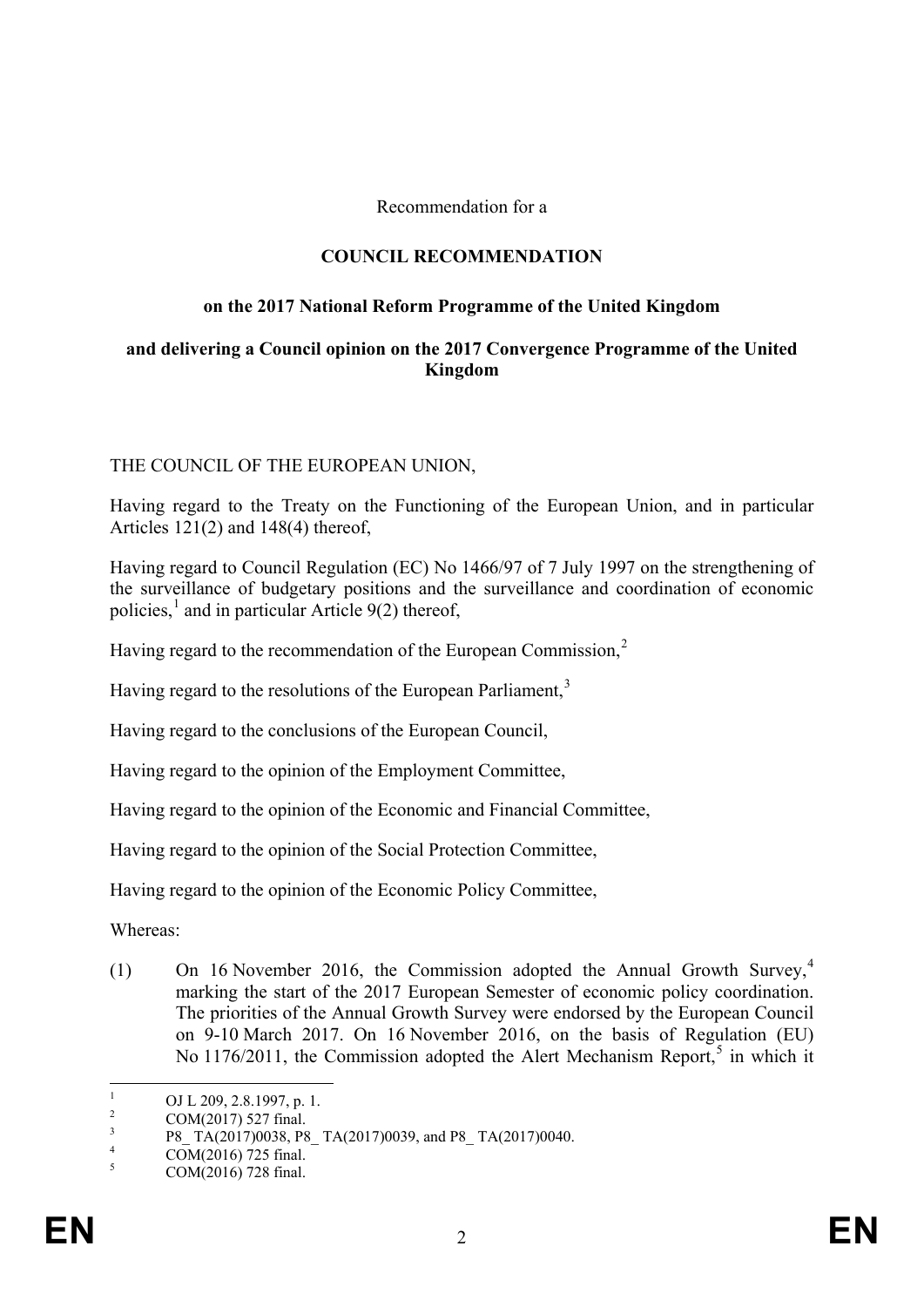did not identify the United Kingdom as one of the Member States for which an indepth review would be carried out.

- (2) The 2017 country report for the United Kingdom<sup>[6](#page-3-0)</sup> was published on 22 February 2017. It assessed the United Kingdom's progress in addressing the country-specific recommendations adopted by the Council on 12 July 2016, the follow-up given to the recommendations adopted in previous years and United Kingdom's progress towards its national Europe 2020 targets.
- (3) On 21 April 2017, the United Kingdom submitted its 2017 National Reform Programme and on 27 April 2017 the United Kingdom submitted its 2017 Convergence Programme. To take account of their interlinkages, the two programmes have been assessed at the same time.
- (4) The relevant country-specific recommendations have been taken into account in the Member States' programmes for the European Structural and Investment Funds (ESI Funds) covering the 2014-2020 period. As foreseen in the legislation governing the ESI Funds,<sup>[7](#page-3-1)</sup> where it is necessary to support the implementation of relevant countryspecific recommendations, the Commission may request a Member State to review and amend its relevant ESI Funds programmes. The Commission has provided further guidelines on the application of those rules. $8$
- (5) The United Kingdom is currently in the corrective arm of the Stability and Growth Pact. Should a timely and durable correction have been achieved in 2016-17, the United Kingdom will become subject to the preventive arm of the Stability and Growth Pact and to the transitional debt rule in 2017-18. In its 2017 Convergence Programme, the government expects to have corrected the excessive deficit by the fiscal year 2016-17, in line with the Council Recommendation of 19 June 2015, with a headline deficit of 2.7% of GDP. The headline deficit is then expected to increase slightly to 2.8% of GDP in 2017-18 before declining to 1.9% of GDP in 2018-19. The Convergence Programme does not include a medium-term budgetary objective. According to the Convergence Programme, the general government debt-to-GDP ratio is expected to broadly stabilise around 87.5% from 2016-17 to 2018-19 before falling to 84.8% of GDP in 2020-21. The macroeconomic scenario underpinning these budgetary projections is favourable. While the measures needed to support the planned deficit targets are overall well specified, downside risks to the macroeconomic outlook pose a risk to the achievement of the planned deficit reduction.
- (6) On 12 July 2016, the Council recommended that the United Kingdom put an end to the excessive deficit situation by 2016-17 and, following the correction of the excessive deficit, achieve a fiscal adjustment of 0.6 % of GDP in 2017-18 towards

<span id="page-3-1"></span><span id="page-3-0"></span><sup>&</sup>lt;sup>6</sup> SWD(2017) 93 final.<br><sup>7</sup> Article 23 of Regulation (EU) No 1303/2013 of the European Parliament and of the Council of 17 December 2013 laying down common provisions on the European Regional Development Fund, the European Social Fund, the Cohesion Fund, the European Agricultural Fund for Rural Development and the European Maritime and Fisheries Fund and laying down general provisions on the European Regional Development Fund, the European Social Fund, the Cohesion Fund and the European Maritime and Fisheries Fund and repealing Council Regulation (EC) No 1083/2006, OJ L 347, 20.12.2013, p. 320.

<span id="page-3-2"></span> $8 \text{ COM}(2014)$  494 final.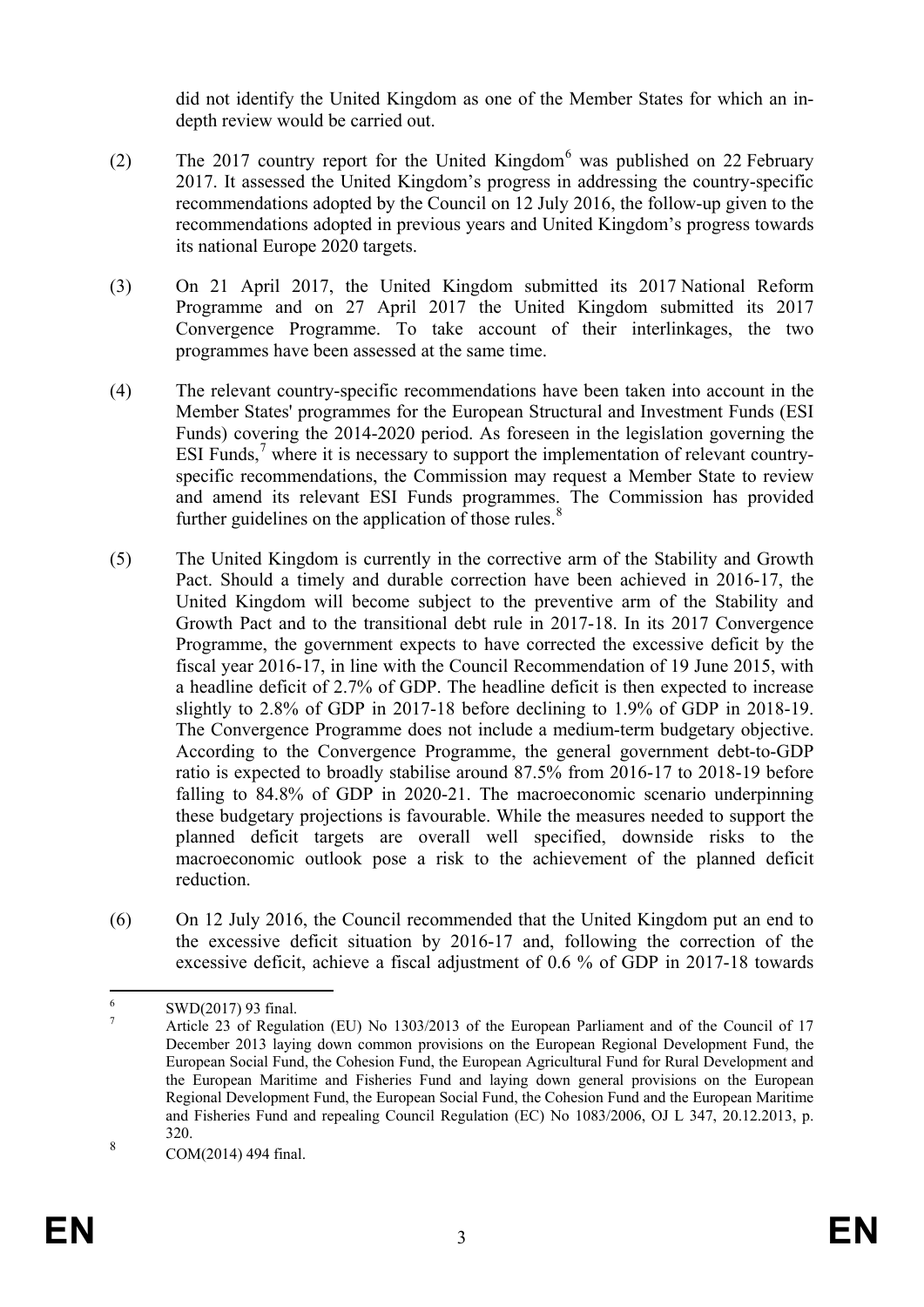the minimum medium-term budgetary objective. Based on the Commission 2017 spring forecast, the headline deficit is projected to have reached 2.7% of GDP in 2016-17, in line with the target recommended by the Council. In 2017-18, there is a risk of some deviation from the preventive arm requirement.

- (7) In the light of its fiscal situation and notably of its debt level, the United Kingdom is expected to further adjust towards an appropriate medium-term budgetary objective. According to the commonly agreed adjustment matrix under the Stability and Growth Pact, that adjustment translates into a requirement of a nominal growth rate of net primary government expenditure<sup>[9](#page-4-0)</sup> which does not exceed 1.8%. It would correspond to an annual structural adjustment of 0.6% of GDP. Under unchanged policies, there is a risk of some deviation from that requirement over the period 2017-18 and 2018-19 taken together. At the same time, the United Kingdom is prima facie not projected to comply with the transitional debt rule in 2017-18 but is forecast to comply in 2018-19. Overall, the Council is of the opinion that the United Kingdom needs to stand ready to take further measures as of 2017-18 to comply with the provisions of the Stability and Growth Pact. However, as foreseen in Regulation (EC) No 1466/97, the assessment of the budgetary plans and outcomes should take account of the Member State's budgetary balance in the light of the cyclical conditions. As recalled in the Commission Communication accompanying these country-specific recommendations, the future assessment will need to take due account of the goal to achieve a fiscal stance that contributes to both strengthening the ongoing recovery and ensuring the sustainability of the United Kingdom's public finances. In that context, the Commission intends to make use of the applicable margin of appreciation in the light of the cyclical situation of the United Kingdom.
- (8) Private investment has been consistently well below the EU average and public investment marginally below. Productivity is significantly below the G7 average and has stagnated since 2008. The government is putting a strong policy emphasis on raising investment to boost productivity growth. A key challenge is addressing significant shortcomings in the capacity and quality of the United Kingdom's infrastructure networks. Road congestion is high and rail capacity is increasingly inadequate in places in the face of rapidly growing demand. There is also an increasingly urgent need for higher investment in new energy generation and supply capacity. The National Infrastructure Delivery Plan sets out ambitious plans to improve the UK's economic infrastructure and a number of investment decisions on major transport and energy projects were made in 2016. However, concerns remain over whether adequate public and private investment can be secured to address infrastructure backlogs in a timely and cost-effective way. The United Kingdom has a major challenge to increase housing supply. A chronic shortage of housing contributes to high and rising house prices and has significant economic and social costs, especially around poles of economic growth. The reformed planning system, and a range of complementary housing policies, are together somewhat more supportive of increased residential construction. Nevertheless, a number of constraints on housing supply remain, including very strict and complex regulation

<span id="page-4-0"></span><sup>&</sup>lt;sup>9</sup> Net government expenditure is comprised of total government expenditure excluding interest expenditure, expenditure on Union programmes fully matched by Union funds revenue and nondiscretionary changes in unemployment benefit expenditure. Nationally financed gross fixed capital formation is smoothed over a 4-year period. Discretionary revenue measures or revenue increases mandated by law are factored in. One-off measures on both the revenue and expenditure sides are netted out.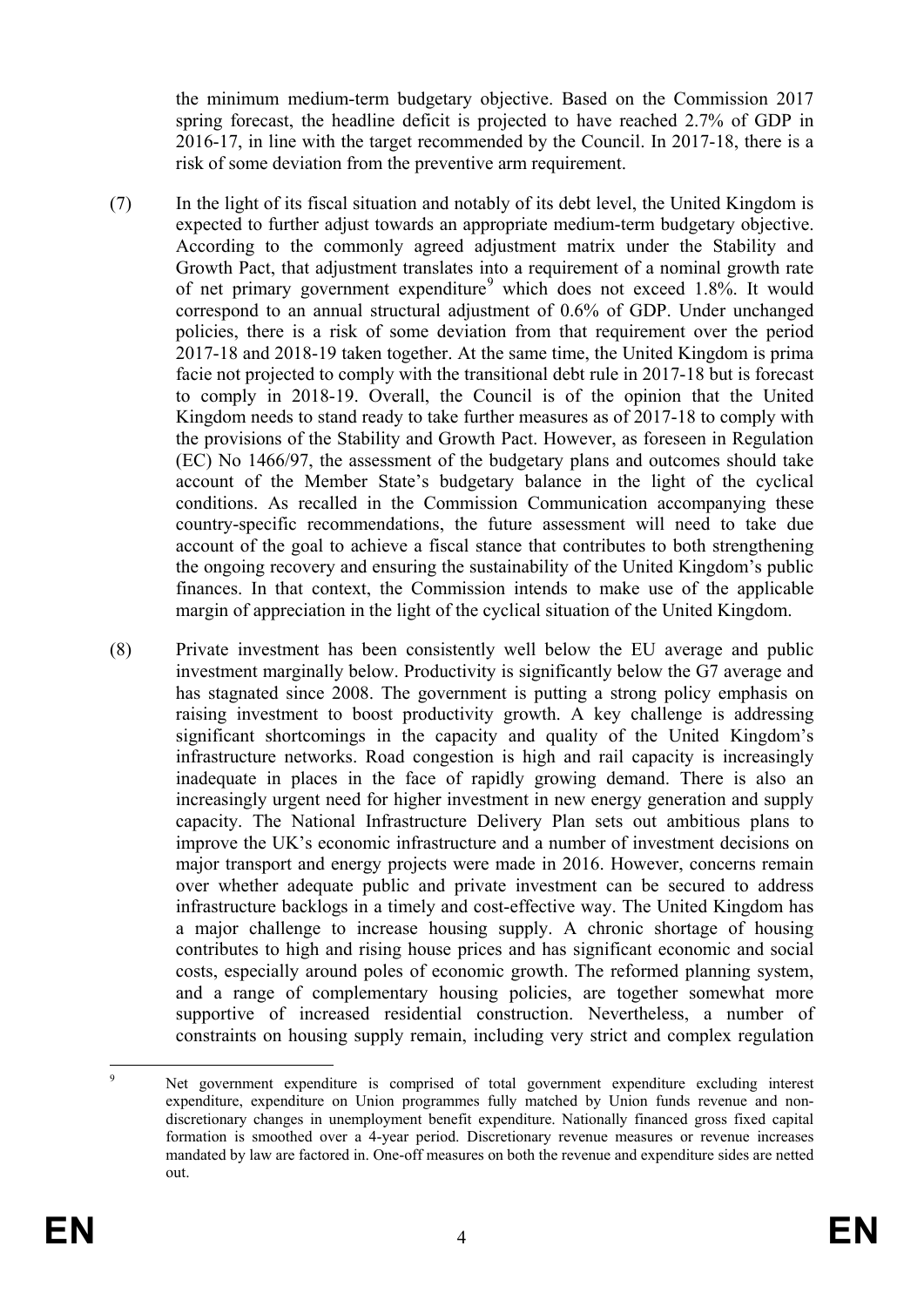of the land market and residential construction, and new housing supply is still not keeping up with the growth in demand.

- (9) Labour market headline figures continue to be positive, with low long term and youth unemployment overall. However the levels of inactivity, part-time and lowwage employment have room for improvement. Earnings growth remains modest, linked to weak productivity growth. Concerns about skills supply, utilisation and progression remain. There have been significant policy developments focusing on skills and progression via reforms to technical education and apprenticeships. Quality in apprenticeships will need focus on both the qualification level undertaken and the subject area in which it is taken. Other, strategically important, funded routes for skills enhancement, particularly for people over 25, would expand the skills offer available to the State, to business and to individuals seeking career progression. There are also challenges related to the supply of childcare and social care, which contribute to the high rate of female part-time employment. Childcare reforms to date have been constant but gradual. A step-change is likely with the full roll-out of some initiatives in the next two years. The participation of children less than three years old in formal childcare is relatively low. While recent measures improve to some extent the availability and affordability of childcare for children aged 3 and 4, they do not address the issue of childcare supply for children under 3 years old. As a result of previously announced reforms and cutbacks, in particular to in-work support, social policy outcomes including child poverty may come under pressure in the near-to-medium term, particularly in a context of higher inflation. The number of children in poverty who live in working households is a particular cause for concern.
- (10) In the context of the European Semester, the Commission has carried out a comprehensive analysis of United Kingdom's economic policy and published it in the 2017 country report. It has also assessed the Convergence Programme and the National Reform Programme and the follow-up given to the recommendations addressed to the United Kingdom in previous years. It has taken into account not only their relevance for sustainable fiscal and socioeconomic policy in the United Kingdom but also their compliance with EU rules and guidance, given the need to strengthen the EU's overall economic governance by providing EU-level input into future national decisions.
- (11) In the light of this assessment, the Council has examined the Convergence Programme and its opinion<sup>[10](#page-5-0)</sup> is reflected in particular in recommendation 1 below.

# HEREBY RECOMMENDS that United Kingdom take action in 2017 and 2018 to:

- 1. Pursue its fiscal policy in line with the requirements of the preventive arm of the Stability and Growth Pact, which translates into a substantial fiscal effort for 2018. When taking policy action, consideration should be given to achieving a fiscal stance that contributes to both strengthening the ongoing recovery and ensuring the sustainability of United Kingdom's public finances.
- 2. Take further steps to boost housing supply, including through reforms to planning rules and their implementation.

<span id="page-5-0"></span>

<sup>&</sup>lt;sup>10</sup> Under Article 9(2) of Council Regulation (EC) No 1466/97.